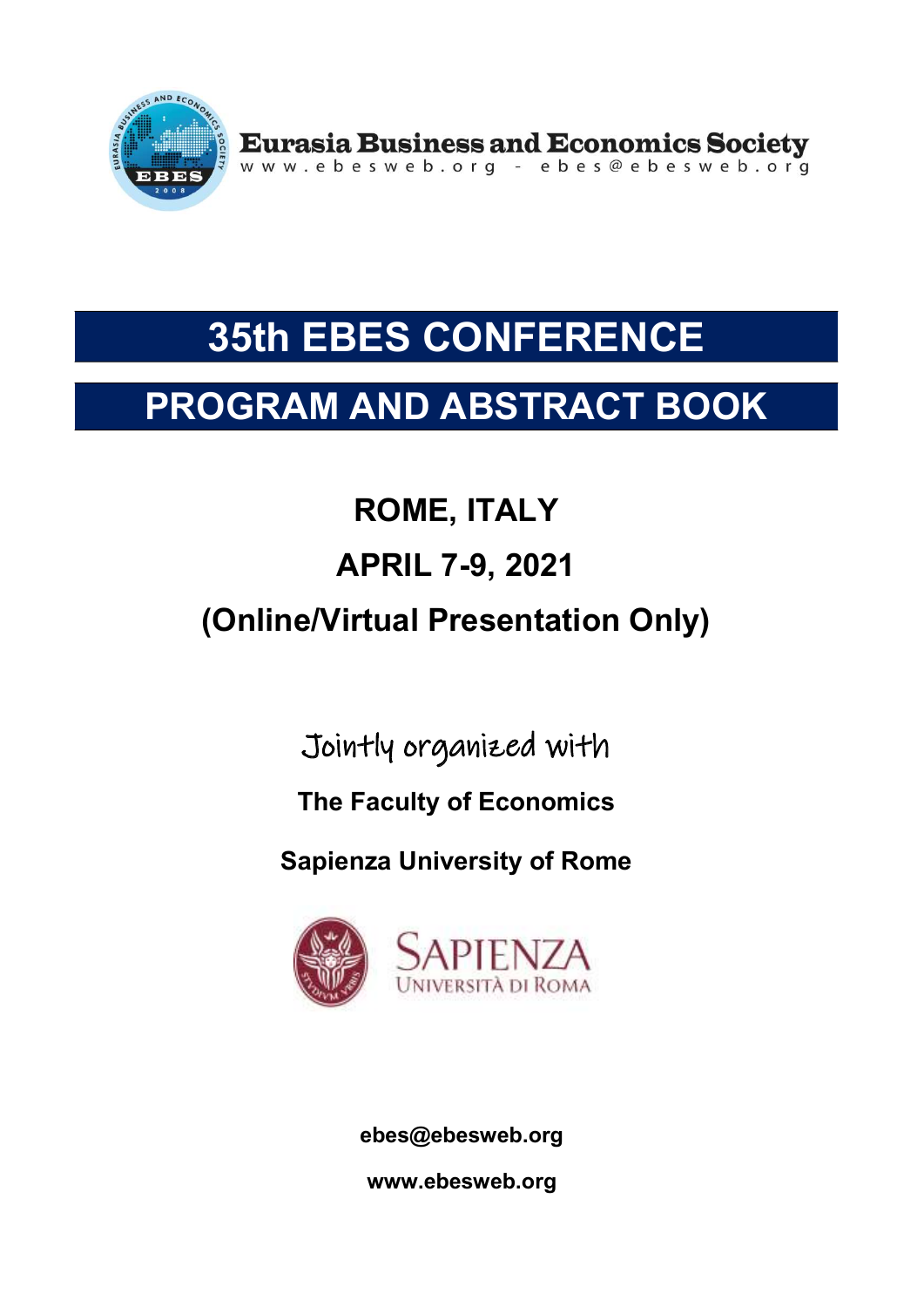S5th EBES Conference - Program and Abstract Book<br>1978 - Step Program and Abstract Book<br>1978 - S55 - Publisher: EBES<br>2014 - Publisher: EBES<br>1978 - Stanbul - Turkey<br>April 2021 ISBN: 978-605-80042-5-2 Publisher: EBES ght © EBES Publications<br>ence - Program and Abstract Book<br>N: 978-605-80042-5-2<br>Publisher: EBES<br>Istanbul - Turkey<br>April 2021 April 2021

Publisher: EBES<br>
Istanbul - Turkey<br>
April 2021<br>
April 2021<br>
35th EBES Conference - Program and Abstract Book<br>
(ISBN: 978-605-80042-5-2)<br>
EBES Publications / EBES Yayınları<br>
Iddress / Yönetim 'Yeri Adressi: Akşemsettin Mah. (ISBN: 978-605-80042-5-2) Erenoğlu İş Merkezi No:8/4 34080 Fatih - İstanbul, Türkiye Publisher / Baskı: EBES 34080 Fatih - İstanbul, Türkiye Tel: 0212 2205451 Fax: 0212 2205452 Types of Material / Materyal Türü: Electronic Book / Elektronik Kitap S Conference - Program and Abstract Book<br>(ISBN: 978-605-80042-5-2)<br>ISBES Publications / EBES Yayınları<br>Önetim Yeri Adresi: Akşemsettin Mah. Kocasinan Cad.<br>Merkezi No:8/4 34080 Fatih - İstanbul, Türkiye<br>Publisher / Baski: E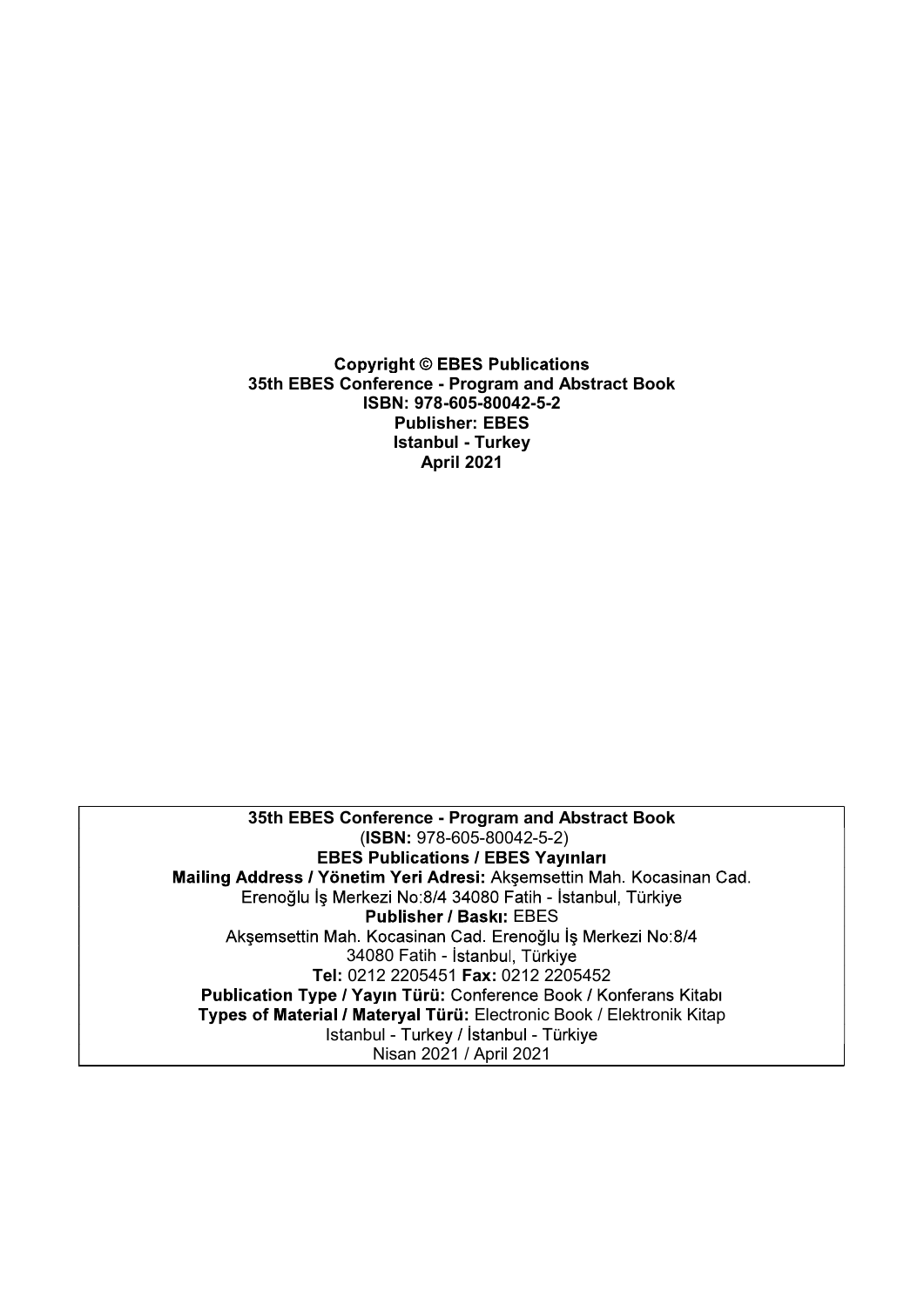## **Contents**

| <b>Contents</b> |  |
|-----------------|--|
|                 |  |
|                 |  |
|                 |  |
|                 |  |
|                 |  |
|                 |  |
|                 |  |
|                 |  |
|                 |  |
|                 |  |
|                 |  |
|                 |  |
|                 |  |
|                 |  |
|                 |  |
|                 |  |
|                 |  |
|                 |  |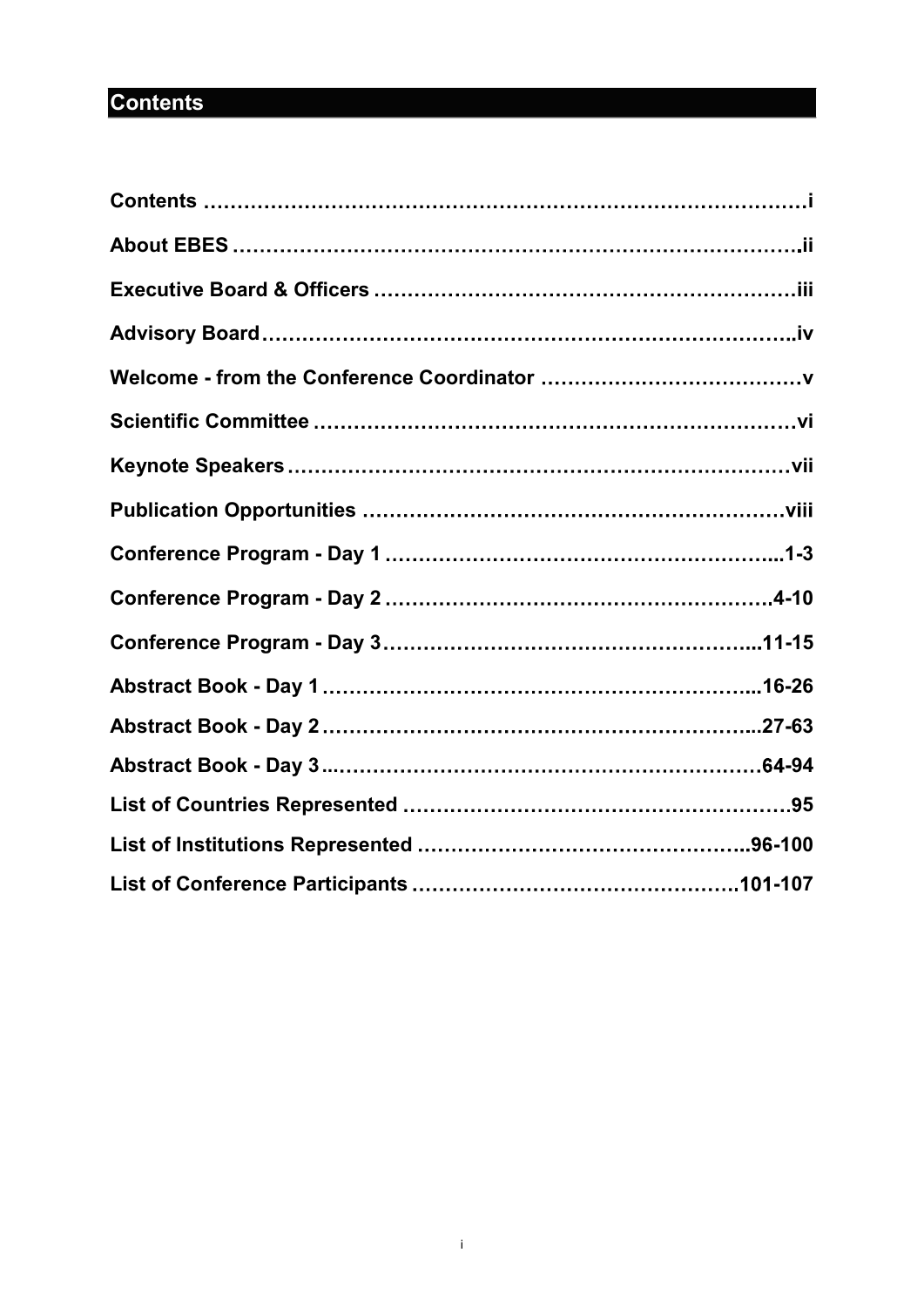## ADVISORY BOARD

- Ahmet Faruk Aysan, Hamad Bin Khalifa University, Qatar
- Michael R. Baye, Kelley School of Business, Indiana University, U.S.A.
- Mohamed Hegazy, School of Management, Economics and Communication, The

American University in Cairo, Egypt

- Cheng Hsiao, Department of Economics, University of Southern California, U.S.A.
- Noor Azina Ismail, University of Malaya, Malaysia
- Irina Ivashkovskaya, State University Higher School of Economics, Russia
- Christos Kollias, Department of Economics, University of Thessaly, Greece
- Wolfgang Kürsten, Friedrich Schiller University Jena, Germany
- William D. Lastrapes, Terry College of Business, University of Georgia, U.S.A.
- **· Sungho Lee, University of Seoul, South Korea**
- Justin Y. Lin, Peking University, China
- **· Brian Lucey, The University of Dublin, Ireland**
- Rita Martenson, School of Business, Economics and Law, Goteborg University, Sweden
- **· Steven Ongena, University of Zurich, Switzerland**
- Peter Rangazas, Indiana University Purdue University Indianapolis, U.S.A.
- Peter Szilagyi, Central European University, Hungary
- **Amine Tarazi**, University of Limoges, France
- Russ Vince, University of Bath, United Kingdom
- Adrian Wilkinson, Griffith University, Australia
- Naoyuki Yoshino, Faculty of Economics, Keio University, Japan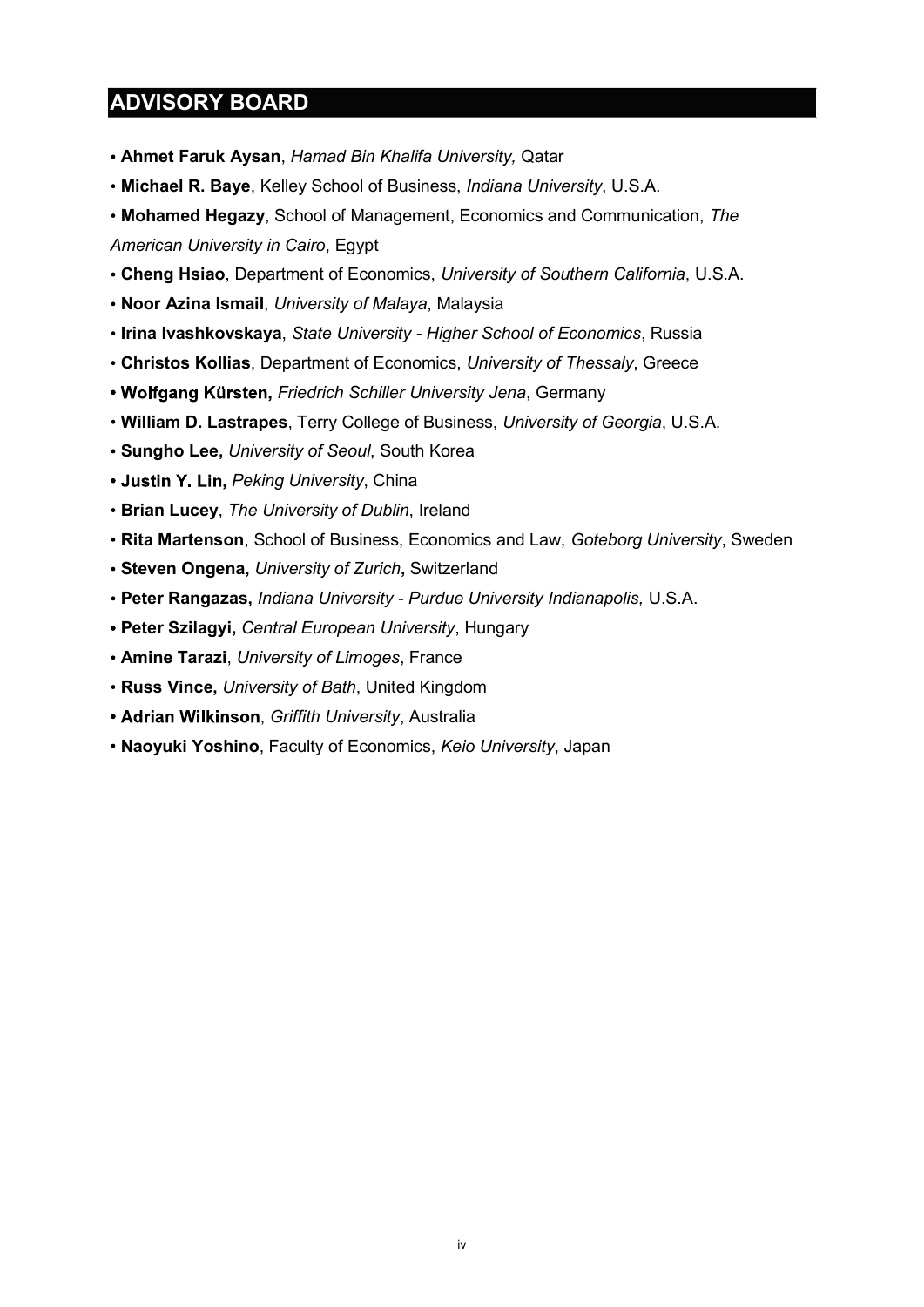## SCIENTIFIC COMMITTEE

- Sagi Akron, University of Haifa, Israel
- Hasan Fehmi Baklaci, Izmir University of Economics, Turkey
- Adam P. Balcerzak, Nicolaus Copernicus University, Poland
- Marco Bisogno, University of Salerno, Italy
- Gabor Bota, Budapest University of Technology and Economics, Hungary
- Laura Brancu, West University of Timisoara, Romania
- Taufiq Choudhry, University of Southampton, UK
- **Andrzej Cieslik, University of Warsaw, Poland**
- **Joel I. Deichmann, Bentley University, USA**
- Irene Fafaliou, University of Piraeus, Greece
- Clara García, Universidad Complutense de Madrid, Spain
- Tamara Jovanov, University Goce Delcev Shtip, Macedonia
- Alexander M. Karminsky, National Research University, Russia
- Ashraf A. Khallaf, American University of Sharjah, UAE
- Tipparat Laohavichien, Kasetsart University, Thailand
- Gregory Lee, University of the Witwatersrand, South Africa
- Ivana Dražić Lutilsky, University of Zagreb, Croatia
- Roman Mentlik, University of Finance and Administration, Czech Republic
- Jan Jakub Michałek, University of Warsaw, Poland
- Veljko M. Mijušković, University of Belgrade, Serbia
- Alexander Redlein, Vienna University of Technology, Austria
- Nives Botica Redmayne, Massey University, New Zealand
- **· Liza Rybina, KIMEP University, Kazakhstan**
- **Hunik Sri Runing Sawitri, Universitas Sebelas Maret, Indonesia**
- Irina Sennikova, RISEBA University, Latvia
- Pekka Tuominen, University of Tampere, Finland
- Manuela Tvaronavičienė, Vilnius Gediminas Technical University, Lithuania
- Meltem Ucal, Kadir Has University, Turkey
- · Sofia de Sousa Vale, ISCTE Business School, Portugal
- Leszek Wincenciak, University of Warsaw, Poland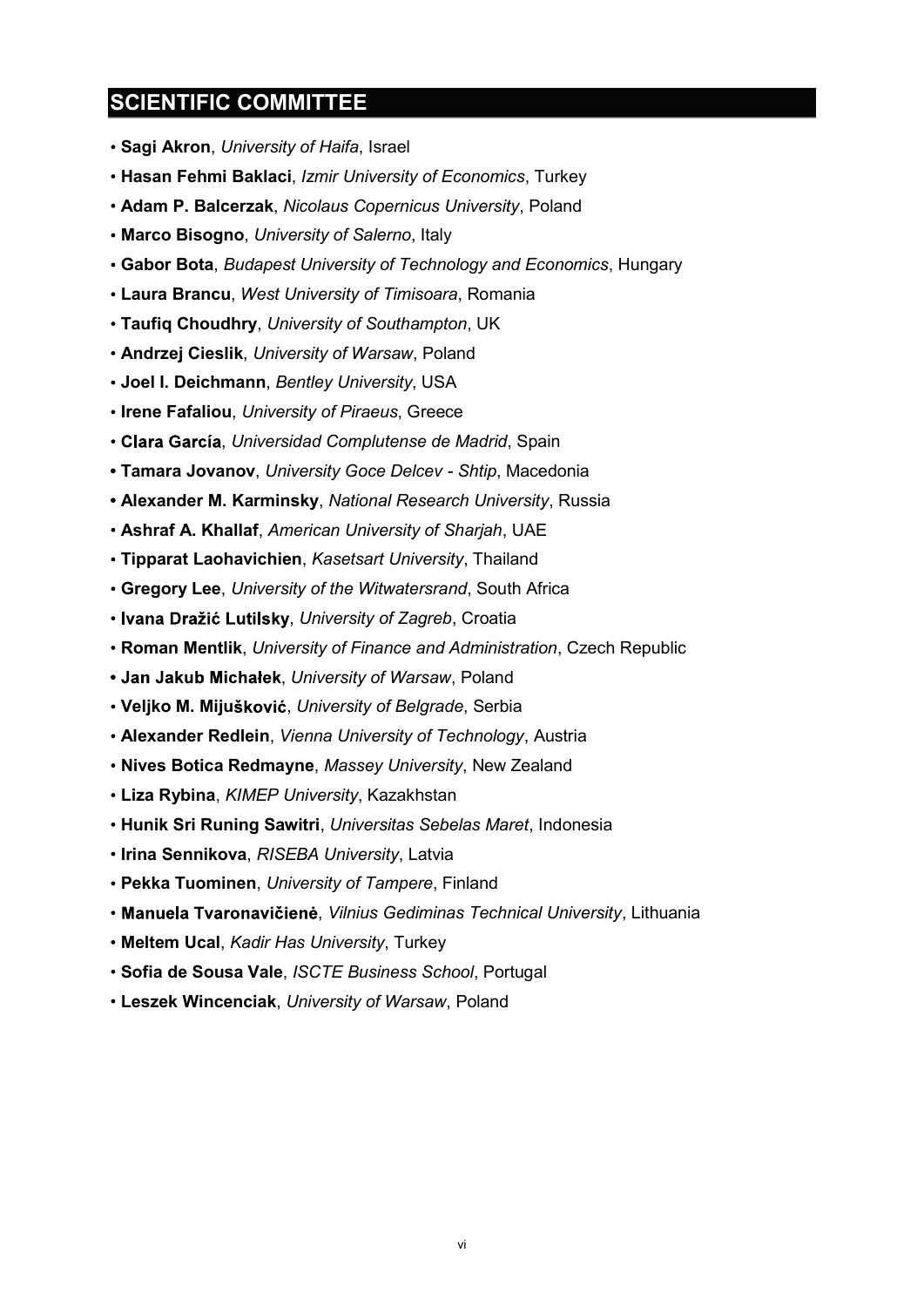## CONFERENCE PROGRAM

### WEDNESDAY, APRIL 7 (DAY 1)

OPENING SPEECH: 10:00-10:30

Room: Z-Room 1

Mehmet Huseyin Bilgin, Vice President, EBES & Istanbul Medeniyet University, Turkey

Fabrizio D'Ascenzo, Dean, Faculty of Economics of Sapienza University of Rome, Italy

Klaus F. Zimmermann, President, EBES & GLO, Germany

### DAY 1 - SESSION I: 10:30-13:00

#### HUMAN RESOURCES MANAGEMENT I

Chair: Davor Labas Discussant: Imtiaz Badshah, Østfold University College, Norway Room: Z-Room 1

The Sales Organization's Market-Oriented Culture, Capabilities, and Performance Based on the Salesforce's Perception

Sungho Lee, University of Seoul, South Korea and Byung-gi Park, Wooseok University, South Korea

Workaholism vs. Work-Engagement: Insights from the Big-Two Personality Perspective Izlem Emine Gozukara, Istanbul Arel University, Turkey; Pelin Buruk, Istanbul Rumeli University, Turkey; and Omer Faruk Simsek, Istanbul Rumeli University, Turkey

Staffing Practices that Facilitate Workforce Diversity in Public Sector Organizations: A Review of Empirical Evidence

Marie-France Waxin, American University of Sharjah, UAE; Fang Zhao, Staffordshire Business School, Staffordshire University, UK; and Angela Zacharias, American University of Sharjah, UAE

From the Church to the World: The Relationship between Religious Participation and Social Capital. A Study on Italian Reality

Rosamaria D'Amore, University of Salerno, Italy; Maria Rosaria Garofalo, University of Salerno, Italy; and Roberto Iorio, University of Salerno, Italy

Teaching and Telecommuting in Times of Pandemic: Gender Gap in Job Satisfaction Elsa Fontainha, ISEG Universidade de Lisboa, Portugal and Sara Pato, ISEG Universidade de Lisboa, **Portugal** 

Practice the Purpose Preach: Experimental Evidence on the Effect of Corporate Purpose on Workers' Willingness to Go the Extra Mile

Nikolai Brosch, Technical University of Munich - TUM School of Management, Germany

#### EMPIRICAL STUDIES ON EMERGING COUNTRIES

Chair: Evan Lau Discussant: M. Ege Yazgan, Istanbul Bilgi University, Turkey Room: Z-Room 2

The Impact of Pension Funds on Stock Market Liquidity: Lessons from EM Countries Seda Peksevim, Bogazici University, Turkey

On the Relationship between Macroeconomic Factors and S&P BSE Auto Index: An ARDL Approach Rhoda Alexander, University of Stirling, UAE and Husam-Aldin Al-Malkawi, The British University in Dubai, UAE

Does Dual Class Share Structure Promote Corporate Innovation? Evidence from China Jiqiao Gao, Fudan Univeristy, China and Qing Yang, Fudan University, China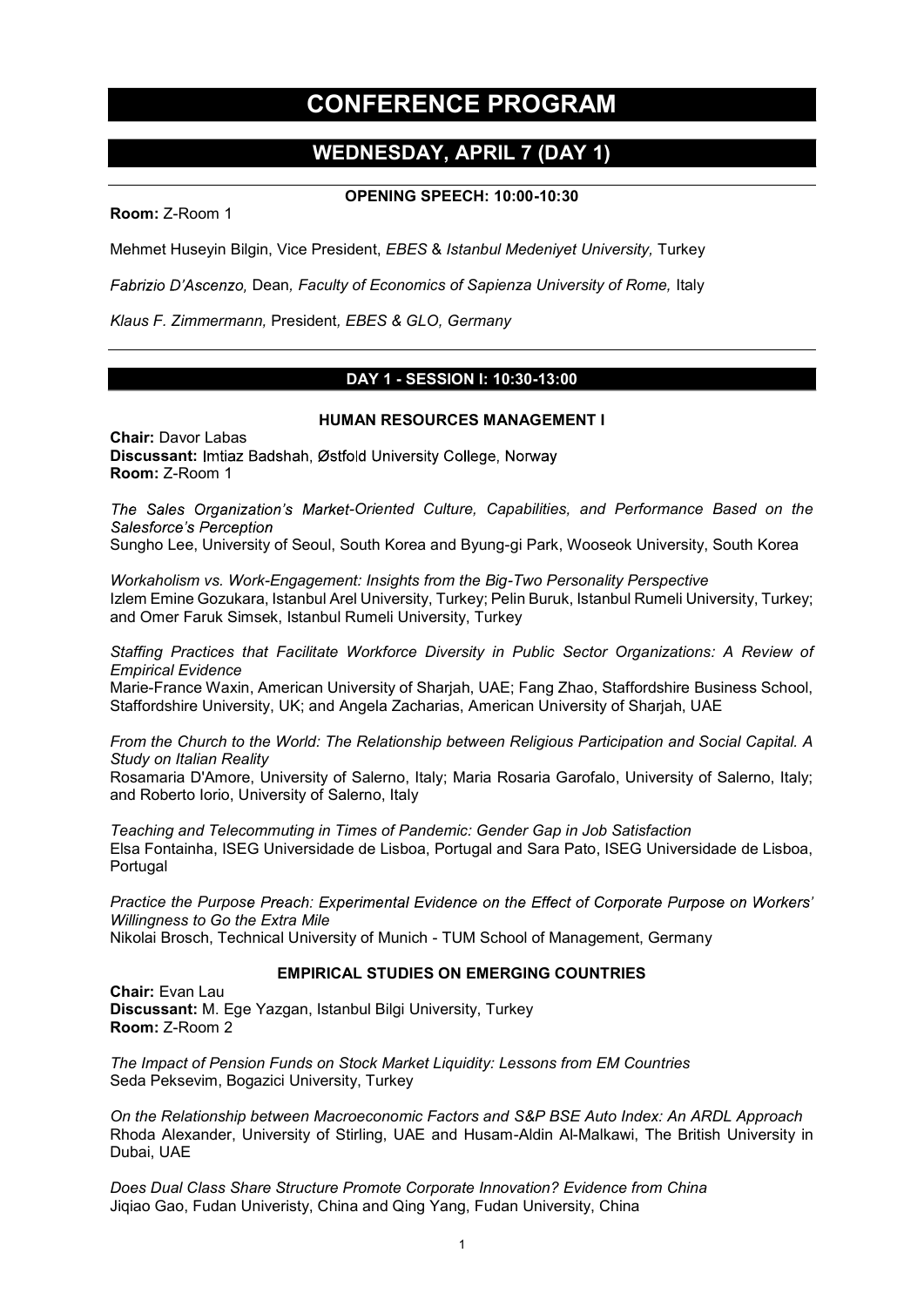A Journey towards Lean: The Case of a Small and Medium-Sized Enterprise (SME) Luís Vilela Pimentel, ISCTE-IUL, Portugal and Miguel Mendes, ISCTE-IUL, Portugal

Strategy Implementation in a Large Telecommunication Organization (Etisalat) in the UAE: A Factor-Analytic Investigation Syed Aziz Anwar, Hamdan Bin Mohammed Smart University, UAE

#### REGIONAL STUDIES AND POLITICAL ECONOMY

Chair: Roberto Iorio Discussant: Jan Jakub Michalek, University of Warsaw, Poland Room: Z-Room 3

Influence on National Security of the Suddenness Factor in the Process of Criminal Investigation Igors Trofimovs, Daugavpils University, Latvia

The Role of Penta-Helix Model in the Case of Smart Cities Dora Szendi, University of Miskolc, Hungary

The Impact of Negative Links: Theory and Evidence Xiannong Zhang, Washington University in St. Louis, USA

Political Economy of Fiscal Reforms. The case of European Monetary Union Theodore Chatziapostolou, University of Athens, Greece and Nikolina Kosteletou, National and Kapodistrian University of Athens, Greece

Application of the Classical Free Market Theory To Model Modern Externality-driven Economies Andrius Montrimas, Kaunas University of Technology, Lithuania; Šarūnas Mikalonis, Kaunas University of Technology, Lithuania; Jurgita Bruneckienė, Kaunas University of Technology, Lithuania; and Vaidas Gaidelys, Kaunas University of Technology, Lithuania

Digitalization as a Determinant of the Tax Mix: A Panel Data Analysis of OECD Countries David Hanrahan, EIIW/University Wuppertal, Germany

Economic Policy Uncertainty and Tourism: Evidence from Croatia Ender Demir, Istanbul Medeniyet University, Turkey; Gokhan Karabulut, Istanbul University, Turkey; Mehmet Huseyin Bilgin, Istanbul Medeniyet University, Turkey; and Asli Cansin Doker, Erzincan Binali Yildirim University, Turkey

#### BREAK: 15:40-15:50

#### DAY 2 - SESSION IV: 15:50-17:50

MANAGEMENT III

Chair: Ender Demir Room: Z-Room 1

Employee 50+ in the Organization. Diversity Management from the Perspective of Age Management Ewa Mazur-Wierzbicka, University of Szczecin, Poland

Immunization against Covid-19: Innovation as a Management Strategy for Spanish Companies Coloma Álvarez Santamaría, Universidad de La Rioja, Spain and Arkaitz Bañuelos Campo, Universidad de La Rioja, Spain

Drivers and Challenges to Environmental Management Systems Implementation in Public Organizations: A Review of Empirical Evidence

Marie-France Waxin, American University of Sharjah, UAE; Aaron Bartholomew, American University of Sharjah, UAE; Fang Zhao, Staffordshire Business School, Staffordshire University, UK; and Areej Makda, American University of Sharjah, UAE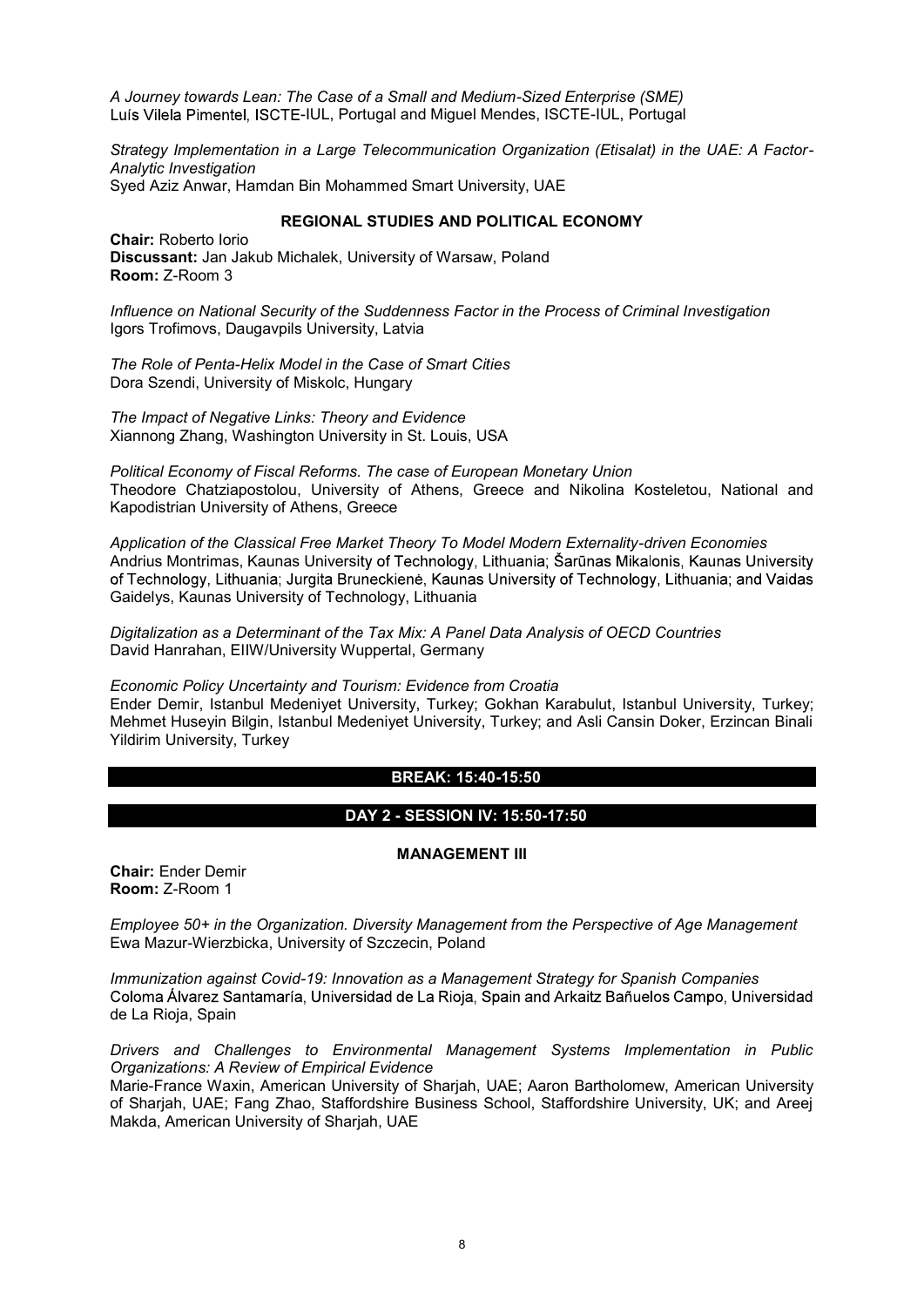Total Factor Productivity and Firm Size in the German Energy Industry: Evidence from Symbolic Transfer Entropy Panel Causality Test

Claudiu Tiberiu Albulescu, Politehnica University of Timisoara, Romania; Ahdi Noomen Ajmi, Université de la Manouba, Tunisia; and Serban Miclea, Politehnica University of Timisoara, Romania

Dealer Site Location Selection Problem with Analytic Hierarchy Process (Case Study: Avara Custom) Fauzan Adhi Rachman, Bandung Institute of Technology, Indonesia and Sisdjiatmo K. Widhaningrat, Institut Teknologi Bandung, Indonesia

#### LABOR ECONOMICS AND GROWTH & DEVELOPMENT

Chair: Gokhan Karabulut Discussant: Ilker Kaya, American University of Sharjah, UAE Room: Z-Room 2

4.0 GCI Improvements and New Ranking of Competitive Economies Magdalena Olczyk, Gdańsk University of Technology, Poland and Marta Kuc-Czarnecka, Gdańsk University of Technology, Poland

The Situation of Foreigners on the Labor Market in Poland Maria Hełdak, Wroclaw University of Environmental and Life Sciences, Poland; Katarzyna Przybyła, Wroclaw University of Environmental and Life Sciences, Poland; and Elena Bykowa, Saint Petersburg Mining University, Russia

An Empirical Analysis of the Determinants of Labor Mobility in the European Union Ekaterina Sprenger, ZBW - Leibniz Information Centre for Economics, Germany

Regular Employment and Intergenerational Income Mobility in Japan Zhi-xiao Jia, Tohoku University, Japan

The Principlism Method Applied Utilitarian in Mathematical Calculations for an Ethical Decision Stoica Liviu Adrian, Bucharest University of Economic Studies, Romania and Turcescu Alina Elena, Bucharest University of Philosophy, Romania

Socio Demographic Characteristics and Awareness and Adoption Level of Financial Inclusion Schemes among Indian Youth

Bhavna Sharma, BPS Women University, India and Kirti, BPS Women University, India

#### FINANCIAL ECONOMICS

Chair: Omid Ardakani Discussant: Taufiq Choudhry, University of Southampton, UK Room: Z-Room 3

Transfer Learning and Macroeconomics

Rafael Guimaraes, Banco Central do Brasil, Brazil; Sergio Monteiro, Federal University of Rio Grande do Sul (UFRGS), Brazil; and Marcelle Chauvet, University of California Riverside (UCR), USA

Asymmetric Effects of Exchange Rates on the Real Economy: Evidence from Sectoral Stock Indices in **Turkey** 

Mustafa Cakir, Istanbul Sabahattin Zaim University, Turkey

Nonparametric Seasonal Cointegration Tests Burak Alparslan Eroglu, Istanbul Bilgi University, Turkey

Employee Sentiment Index: Predicting Stock Returns with Online Employee Data Panagiotis Stamolampros, University of Leeds, UK

Gender Differences in Dishonesty

Adrián Muñoz García, Universidad Autonoma de Madrid, Spain and David Pascual-Ezama, UCM, Spain

Warnings about Future Jumps: Properties of the Exponential Hawkes Model Rachele Foschi, University of Pisa, Italy; Francesca Lilla, Bank of Italy, Italy; and Cecilia Mancini, University of Verona, Italy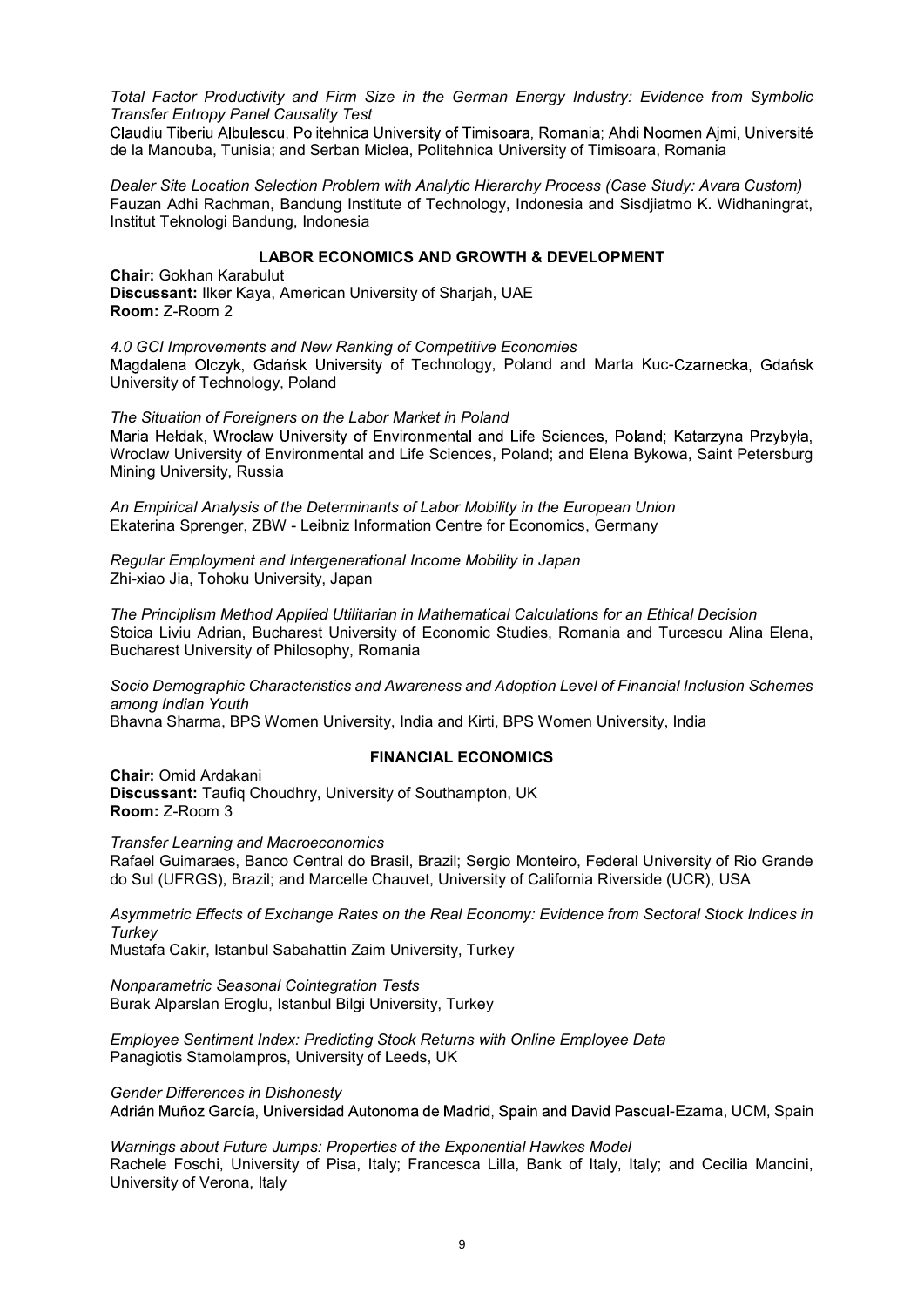## ABSTRACT BOOK

### WEDNESDAY, APRIL 7 (DAY 1)

#### OPENING SPEECH: 10:00-10:30

Room: Z-Room 1

Mehmet Huseyin Bilgin, Vice President, EBES & Istanbul Medeniyet University, Turkey

Fabrizio D'Ascenzo, Dean, Faculty of Economics of Sapienza University of Rome, Italy

Klaus F. Zimmermann, President, EBES & GLO, Germany

#### DAY 1 - SESSION I: 10:30-13:00

#### HUMAN RESOURCES MANAGEMENT I

Chair: Davor Labas Discussant: Imtiaz Badshah, Østfold University College, Norway Room: Z-Room 1

#### The Sales Organization's Market-Oriented Culture, Capabilities, and Performance Based on the **Salesforce's Perception**

Sungho Lee University of Seoul, South Korea

#### Byung-gi Park Wooseok University, South Korea

#### Abstract

Sales can be one of the essential factors in a company's various marketing tools. To create higher performance than competitors, companies' interest and efforts in sales have continued. Accordingly, numerous academic studies have examined the sales force's ability to produce results, the determinants, and the sales force's characteristics. Much research has concerned salespeople's competency at the individual level, but research on the organization level's sales competency is rare. As such, the research design related to sales organization competency is complicated. Given this point, we conceptualized and empirically verified the relationships among the sales organization's capability, determinants, and results based on the sales staff's perception. First, we examined the role of the organization's market-oriented culture as a significant prerequisite for the sales organization's competency. Market-oriented culture affects information management (i.e., planning power through internalization of external information). Further, information management involves sales strategy and sales management, which constitute sales capabilities that transfer internal capabilities back to the outside. Also, sales strategy and sales management significantly influence the organization's customer relationship management activities and the sales organization's performance. While research on sales at the organizational level is not yet active, this study provides a cornerstone for expanding conceptualization and analysis from individuals to corporate levels.

Keywords: Market-oriented Culture, The Sales Organization's Capability, Sales Management, Sales Strategy, CRM, Performance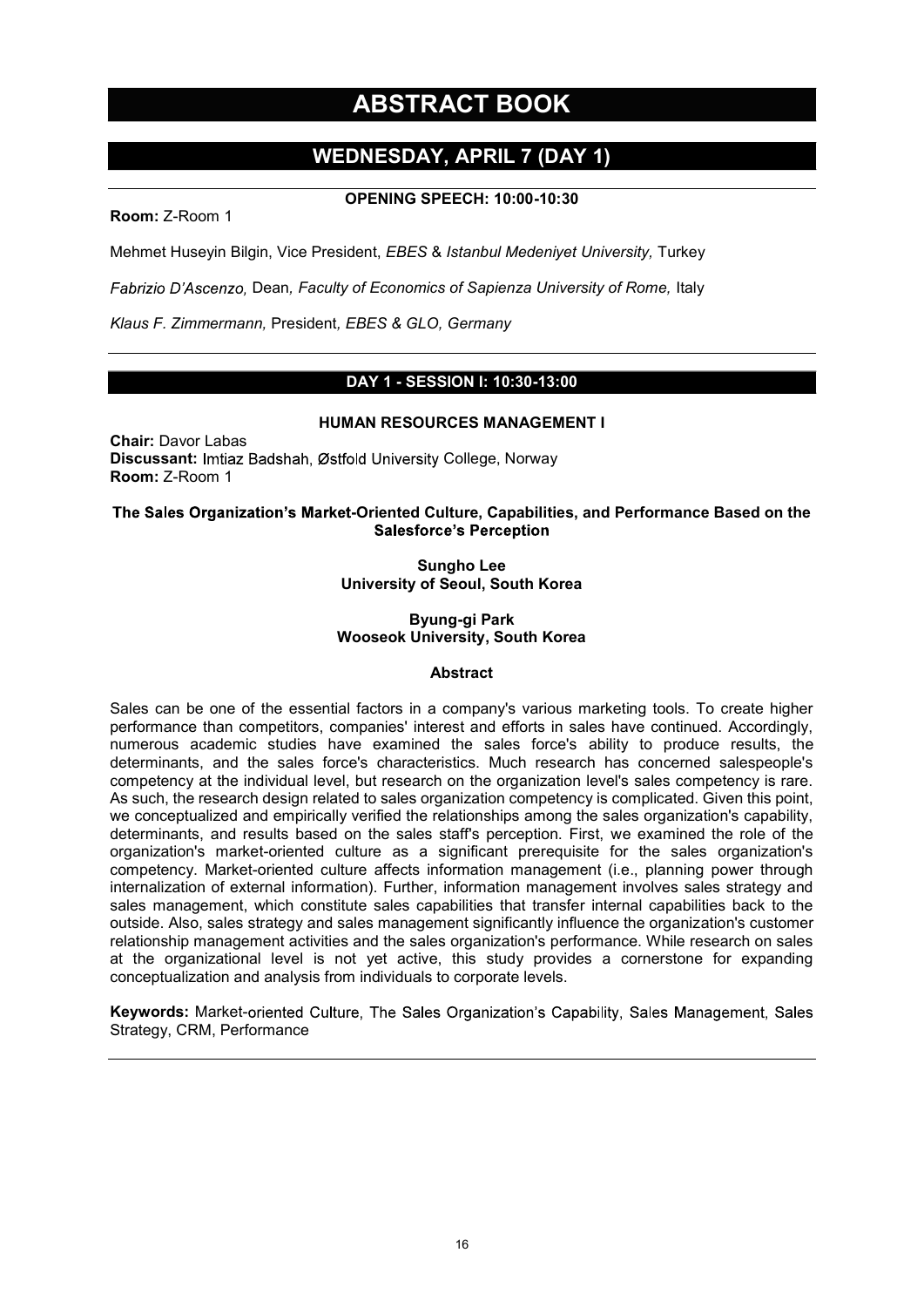countries, applying panel data analysis techniques to examine the effect of digitalization on the tax mix of OECD countries over the period from 2008-2018. The results indicate that digitalization may have an effect on the tax mix of countries, a finding which should be of interest to policymakers and the public. This issue is also likely to become more pressing in the wake of the coronavirus pandemic as countries begin to compete to attract mobile labor.

Keywords: Digitalization, Tax Mix, Tax Structure, ICT

#### Economic Policy Uncertainty and Tourism: Evidence from Croatia

Ender Demir Istanbul Medeniyet University, Turkey

> Gokhan Karabulut Istanbul University, Turkey

#### Mehmet Huseyin Bilgin Istanbul Medeniyet University, Turkey

#### Asli Cansin Doker Erzincan Binali Yildirim University, Turkey

#### **Abstract**

We aim to explore the relationship between EPU and domestic arrivals, foreign arrivals, nights per domestic arrivals and nights per foreign arrivals in Croatia for the period of 2005/01-2019/11. By using the wavelet analysis, we find that domestic EPU has both short and long-run negative effects on domestic tourism. The relationship between foreign arrivals and both domestic and global EPU is negative however domestic EPU has more impact on foreign arrivals. The co-movements between nights per domestic tourists and local EPU is positive both in the short and long-run while the relationship with global EPU is negative but less intense. We find opposite findings for the foreign arrivals per tourist. More specifically, the relationship between foreign arrivals per tourist and local EPU is negative. There is a positive relationship between foreign arrivals per tourist and global EPU becoming more intense in the long term.

Keywords: Economic Policy Uncertainty, Croatia, Domestic Arrivals, International Arrivals

#### BREAK: 15:40-15:50

#### DAY 2 - SESSION IV: 15:50-17:50

#### MANAGEMENT III

Chair: Ender Demir Room: Z-Room 1

#### Employee 50+ in the Organization. Diversity Management from the Perspective of Age **Management**

#### Ewa Mazur-Wierzbicka University of Szczecin, Poland

#### Abstract

The evaluation of age management as an essential factor of an organization's development and not its limitation has been adopted as the purpose of the paper. Age management as an area of human resources management is one of the most important challenges that the managing staff faces. Organizations that will begin to implement age management in an aware and consistent manner today, not waiting for a possible crisis caused by i.a. age diversity, will become more competitive over organizations that remain passive as regards the age issue. Companies that want to be more competitive and retain their position on the market will most probably already in the near future have to adapt not only to market changes but also demographical ones.

Keywords: Diversity Management, Age Management